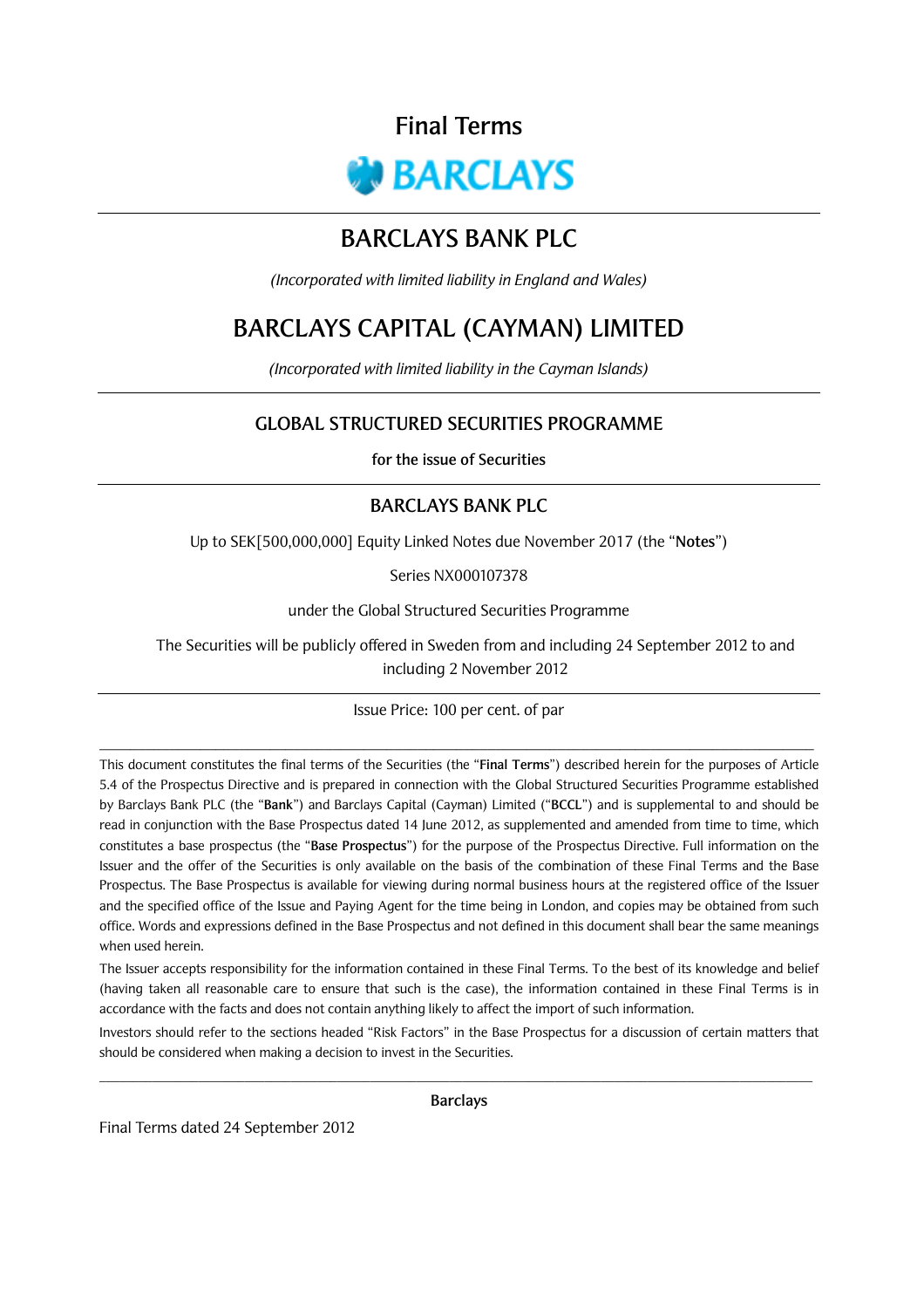The distribution of this document and the offer of the Securities in certain jurisdictions may be restricted by law. Persons into whose possession these Final Terms come are required by the Bank to inform themselves about and to observe any such restrictions. Details of selling restrictions for various jurisdictions are set out in "Purchase and Sale" in the Base Prospectus. In particular, the Securities have not been, and will not be, registered under the US Securities Act of 1933, as amended, and are subject to US tax law requirements. Trading in the Securities has not been approved by the US Commodity Futures Trading Commission under the US Commodity Exchange Act of 1936, as amended. Subject to certain exceptions, the Securities may not at any time be offered, sold or delivered in the United States or to US persons, nor may any US persons at any time trade or maintain a position in such Securities.

### **Index Disclaimers**

The Hang Seng Index: The Hang Seng Index (the "HS Index") is published and compiled by Hang Seng Indexes Company Limited pursuant to a licence from Hang Seng Data Services Limited. The mark and name Hang Seng Index is proprietary to Hang Seng Data Services Limited. Hang Seng Indexes Company Limited and Hang Seng Data Services Limited have agreed to the use of, and reference to, the HS Index by Barclays Bank PLC (the "Licensee") in connection with the Securities. BUT NEITHER HANG SENG INDEXES COMPANY LIMITED NOR HANG SENG DATA SERVICES LIMITED WARRANTS OR REPRESENTS OR GUARANTEES TO ANY BROKER OR HOLDER OF THE SECURITIES OR ANY OTHER PERSON (i) THE ACCURACY OR COMPLETENESS OF THE HS INDEX AND ITS COMPUTATION OR ANY INFORMATION RELATED THERETO: OR (ii) THE FITNESS OR SUITABILITY FOR ANY PURPOSE OF THE HS INDEX OR ANY COMPONENT OR DATA COMPRISED IN IT; OR (iii) THE RESULTS WHICH MAY BE OBTAINED BY ANY PERSON FROM THE USE OF THE HS INDEX OR ANY COMPONENT OR DATA COMPRISED IN IT FOR ANY PURPOSE. AND NO WARRANTY OR REPRESENTATION OR GUARANTEE OF ANY KIND WHATSOEVER RELATING TO THE HS INDEX IS GIVEN OR MAY BE IMPLIED. The process and basis of computation and compilation of the HS Index and any of the related formula or formulae, constituent stocks and factors may at any time be changed or altered by Hang Seng Indexes Company Limited without notice. TO THE EXTENT PERMITTED BY APPLICABLE LAW. NO RESPONSIBILITY OR LIABILITY IS ACCEPTED BY HANG SENG INDEXES COMPANY LIMITED OR HANG SENG DATA SERVICES LIMITED (i) IN RESPECT OF THE USE OF AND/OR REFERENCE TO THE HS INDEX BY THE LICENSEE IN CONNECTION WITH THE SECURITIES: OR (ii) FOR ANY INACCURACIES, OMISSIONS, MISTAKES OR ERRORS OF HANG SENG INDEXES COMPANY LIMITED IN THE COMPUTATION OF THE HS INDEX: OR (iii) FOR ANY INACCURACIES, OMISSIONS, MISTAKES, ERRORS OR INCOMPLETENESS OF ANY INFORMATION USED IN CONNECTION WITH THE COMPUTATION OF THE HS INDEX WHICH IS SUPPLIED BY ANY OTHER PERSON; OR (iv) FOR ANY ECONOMIC OR OTHER LOSS WHICH MAY BE DIRECTLY OR INDIRECTLY SUSTAINED BY ANY BROKER OR HOLDER OF THE SECURITIES OR ANY OTHER PERSON DEALING WITH THE SECURITIES AS A RESULT OF ANY OF THE AFORESAID, AND NO CLAIMS, ACTIONS OR LEGAL PROCEEDINGS MAY BE BROUGHT AGAINST HANG SENG INDEXES COMPANY LIMITED AND/OR HANG SENG DATA SERVICES LIMITED in connection with the Securities in any manner whatsoever by any broker, holder or other person dealing with the Securities. Any broker, holder or other person dealing with the Securities does so therefore in full

 $\overline{2}$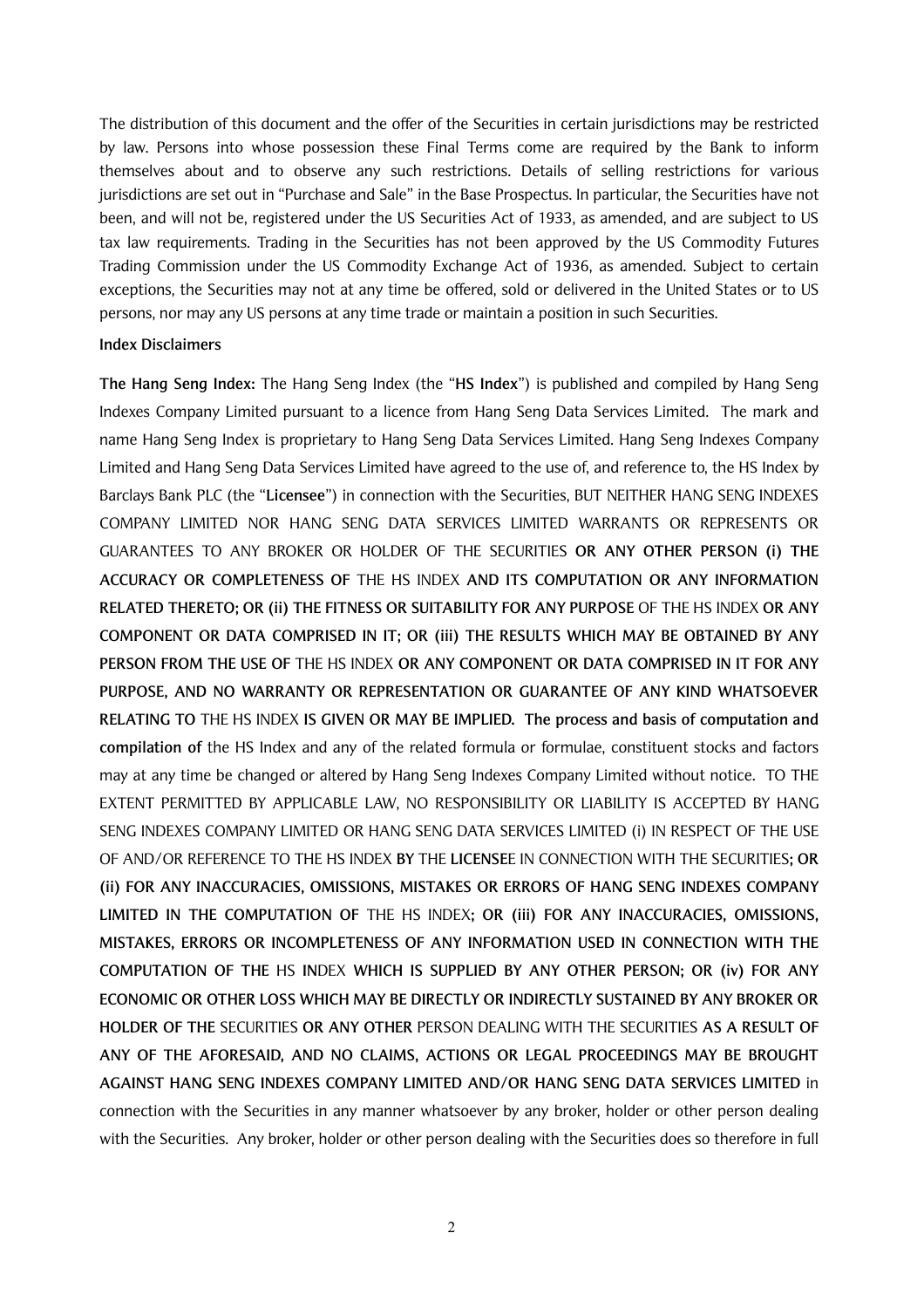knowledge of this disclaimer and can place no reliance whatsoever on Hang Seng Indexes Company Limited and Hang Seng Data Services Limited. For the avoidance of doubt, this disclaimer does not create any contractual or quasi-contractual relationship between any broker, holder or other person and Hang Seng Indexes Company Limited and/or Hang Seng Data Services Limited and must not be construed to have created such relationship.MSCI Taiwan Index and MSCI Singapore Free Index: THE SECURITIES ARE NOT SPONSORED, ENDORSED, SOLD OR PROMOTED BY MSCI INC. ("MSCI"), ANY AFFILIATE OF MSCI OR ANY OTHER PARTY INVOLVED IN, OR RELATED TO, MAKING OR COMPILING MSCI TAIWAN INDEX AND MSCI SINGAPORE FREE INDEX ("MSCI INDEXES"). THE MSCI INDEXES ARE THE EXCLUSIVE PROPERTY OF MSCI. MSCI AND THE MSCI INDEXES NAMES ARE SERVICE MARK(S) OF MSCI OR ITS AFFILIATES AND HAVE BEEN LICENSED FOR USE FOR CERTAIN PURPOSES BY THE LICENSEE. NEITHER MSCI, ANY OF ITS AFFILIATES NOR ANY OTHER PARTY INVOLVED IN, OR RELATED TO, MAKING OR COMPILING THE MSCI INDEXES MAKES ANY REPRESENTATION OR WARRANTY. EXPRESS OR IMPLIED. TO THE OWNERS OF THE SECURITIES OR ANY MEMBER OF THE PUBLIC REGARDING THE ADVISABILITY OF INVESTING IN FINANCIAL SECURITIES GENERALLY OR IN THESE SECURITIES PARTICULARLY OR THE ABILITY OF THE MSCI INDEXES TO TRACK CORRESPONDING STOCK MARKET PERFORMANCE. MSCI OR ITS AFFILIATES ARE THE LICENSORS OF CERTAIN TRADEMARKS, SERVICE MARKS AND TRADE NAMES AND OF THE MSCLINDEXES WHICH ARE DETERMINED. COMPOSED AND CALCULATED BY MSCLWITHOUT REGARD TO THE SECURITIES OR THE ISSUER OR OWNER OF THE SECURITIES. NEITHER MSCI, ANY OF ITS AFFILIATES NOR ANY OTHER PARTY INVOLVED IN, OR RELATED TO, MAKING OR COMPILING THE MSCI INDEXES HAS ANY OBLIGATION TO TAKE THE NEEDS OF THE ISSUERS OR OWNERS OF THE SECURITIES INTO CONSIDERATION IN DETERMINING, COMPOSING OR CALCULATING THE MSCI INDEXES. NEITHER MSCI, ITS AFFILIATES NOR ANY OTHER PARTY INVOLVED IN, OR RELATED TO, MAKING OR COMPILING THE MSCI INDEXES IS RESPONSIBLE FOR OR HAS PARTICIPATED IN THE DETERMINATION OF THE TIMING OF. PRICES AT, OR QUANTITIES OF THE SECURITIES TO BE ISSUED OR IN THE DETERMINATION OR CALCULATION OF THE EQUATION BY WHICH THE SECURITIES ARE REDEEMABLE FOR CASH. NEITHER MSCI, ANY OF ITS AFFILIATES NOR ANY OTHER PARTY INVOLVED IN, OR RELATED TO, THE MAKING OR COMPILING THE MSCI INDEXES HAS ANY OBLIGATION OR LIABILITY TO THE OWNERS OF THE SECURITIES IN CONNECTION WITH THE ADMINISTRATION, MARKETING OR OFFERING OF THE **SECURITIES.** 

ALTHOUGH MSCI SHALL OBTAIN INFORMATION FOR INCLUSION IN OR FOR USE IN THE CALCULATION OF THE MSCI INDEXES FROM SOURCES WHICH MCSI CONSIDERS RELIABLE. NEITHER MSCI. ANY OF ITS AFFILIATES NOR ANY OTHER PARTY INVOLVED IN. OR RELATED TO MAKING OR COMPILING THE MSCI INDEXES WARRANTS OR GUARANTEES THE ORIGINALITY. ACCURACY AND/OR THE COMPLETENESS OF THE MSCI INDEXES OR ANY DATA INCLUDED THEREIN. NEITHER MSCI, ANY OF ITS AFFILIATES NOR ANY OTHER PARTY INVOLVED IN. OR RELATED TO, MAKING OR COMPILING THE MSCI INDEXES MAKES ANY WARRANTY, EXPRESS OR IMPLIED. AS TO RESULTS TO BE OBTAINED BY THE LICENSEE. THE LICENSEE'S

 $\overline{3}$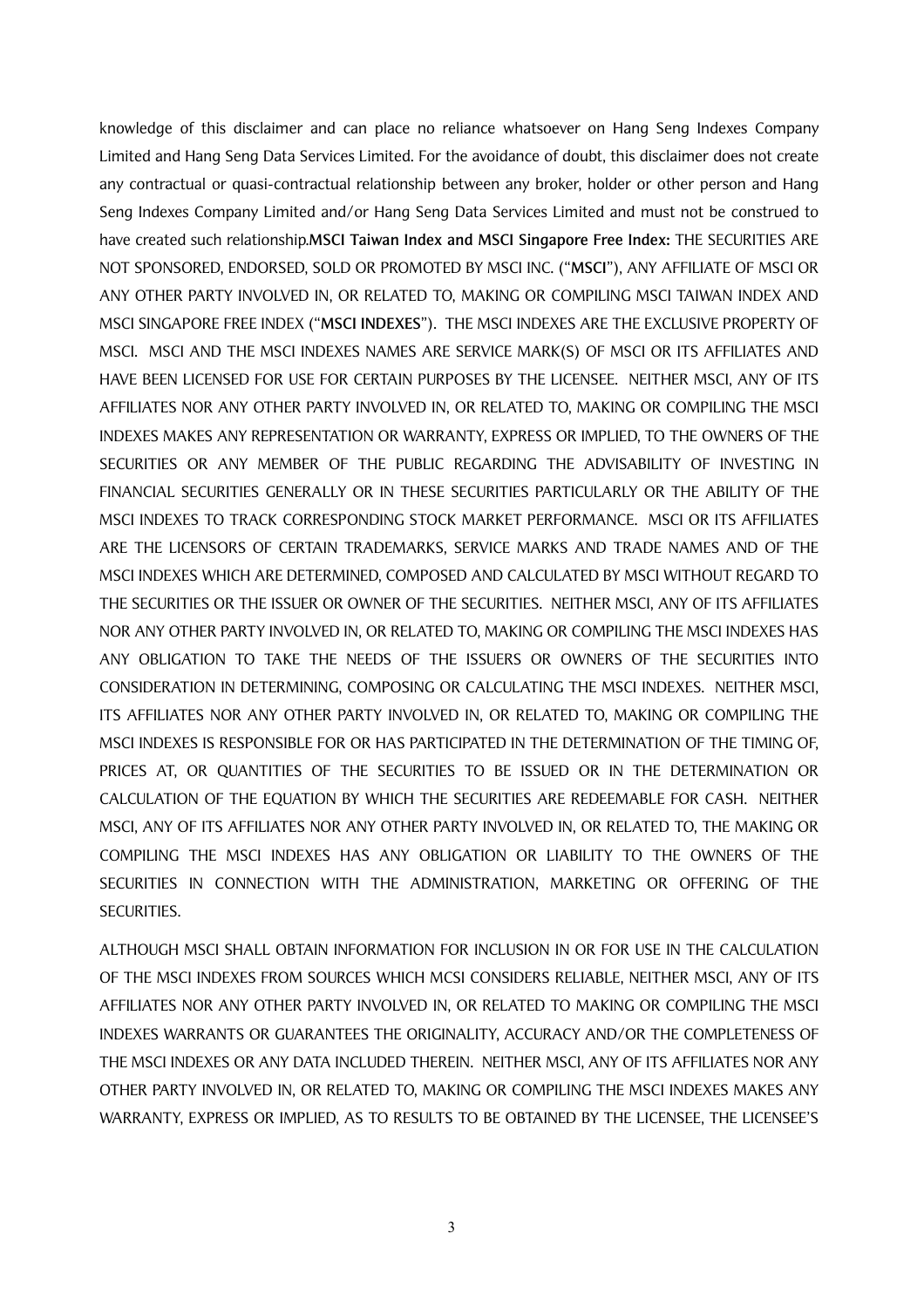CUSTOMERS OR COUNTERPARTIES, ISSUERS OF THE FINANCIAL SECURITIES, OWNERS OF THE FINANCIAL SECURITIES, OR ANY OTHER PERSON OR ENTITY, FROM THE USE OF THE MSCI INDEXES OR ANY DATA INCLUDED THEREIN IN CONNECTION WITH THE RIGHTS LICENSED HEREUNDER OR FOR ANY OTHER USE. NEITHER MSCI, ANY OF ITS AFFILIATES NOR ANY OTHER PARTY INVOLVED IN, OR RELATED TO, MAKING OR COMPILING ANY MSCI INDEXES SHALL HAVE ANY LIABILITY FOR ANY ERRORS, OMISSIONS OR INTERRUPTIONS OF OR IN CONNECTION WITH THE MSCI INDEXES OR ANY DATA INCLUDED THEREIN. FURTHER, NEITHER MSCI, ANY OF ITS AFFILIATES NOR ANY OTHER PARTY INVOLVED IN, OR RELATED TO, MAKING OR COMPILING THE MSCI INDEXES MAKES ANY EXPRESS OR IMPLIED WARRANTIES OF ANY KIND, AND MSCI, ANY OF ITS AFFILIATES AND ANY OTHER PARTY INVOLVED IN, OR RELATED TO MAKING OR COMPILING THE MSCI INDEXES HEREBY EXPRESSLY DISCLAIM ALL WARRANTIES OF MERCHANTABILITY OR FITNESS FOR A PARTICULAR PURPOSE, WITH RESPECT TO THE MSCLINDEXES AND ANY DATA INCLUDED THEREIN. WITHOUT LIMITING ANY OF THE FOREGOING, IN NO EVENT SHALL MSCI, ANY OF ITS AFFILIATES OR ANY OTHER PARTY INVOLVED IN, OR RELATED TO, MAKING OR COMPILING THE MSCI INDEXES HAVE ANY LIABILITY FOR ANY DIRECT, INDIRECT, SPECIAL, PUNITIVE, CONSEQUENTIAL OR ANY OTHER DAMAGES (INCLUDING LOST PROFITS) EVEN IF NOTIFIED OF THE POSSIBILITY OF SUCH DAMAGES.

No purchaser, seller or holder of these Securities, or any other person or entity, should use or refer to any MSCI trade name, trademark or service mark to sponsor, endorse, market or promote the Securities without first contacting MSCI to determine whether MSCI's permission is required. Under no circumstances may any person or entity claim any affiliation with MSCI without the prior written permission of MSCI.

The MSCI Indexes are the exclusive property of MSCI. MSCI and the MSCI Indexes names are service mark(s) of MSCI or its affiliates and have been licensed for use for certain purposes by the Licensee. The Securities are not sponsored, endorsed, or promoted by MSCI, and MSCI bears no liability with respect to any such Securities. No purchaser, seller or holder of the Securities, or any other person or entity, should use or refer to any MSCI trade name, trademark or service mark to sponsor, endorse, market or promote the Securities without first contacting MSCI to determine whether MSCI's permission is required. Under no circumstances may any person or entity claim any affiliation with MSCI without the prior written permission of MSCI.

S&P/ASX 200 Index: The Securities are not sponsored, endorsed, sold or promoted by Standard & Poor's Financial Services LLC ("S&P"), its affiliates or its third party licensors. Neither S&P, its affiliates nor their third party licensors make any representation or warranty, express or implied, to the owners of the Securities or any member of the public regarding the advisability of investing in securities generally or in these Securities particularly or the ability of the S&P/ASX 200 Index (the "S&P/ASX 200 Index") to track general stock market performance. S&P's and its third party licensor's only relationship to the Licensee is the licensing of certain trademarks, service marks and trade names of S&P and/or its third party licensors and for the providing of calculation and maintenance services related to the S&P/ASX 200 Index. Neither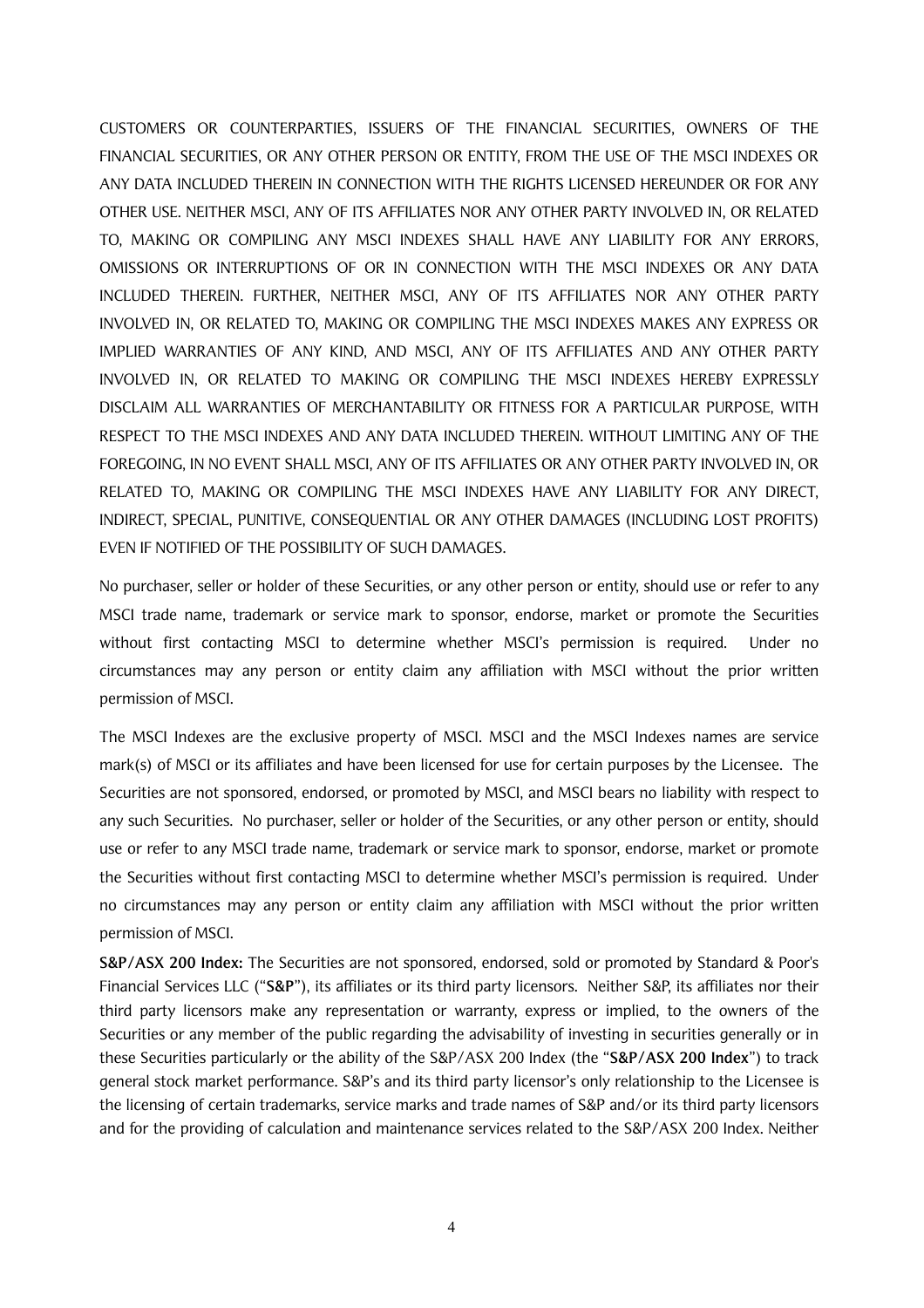S&P, its affiliates nor their third party licensors is responsible for and has not participated in the determination of the prices and amount of the Securities or the timing of the issuance or sale of the Securities or in the determination or calculation of the equation by which the Securities are to be converted into cash. S&P has no obligation or liability in connection with the administration, marketing or trading of the Securities.

NEITHER S&P, ITS AFFILIATES NOR THEIR THIRD PARTY LICENSORS GUARANTEE THE ADEQUACY, ACCURACY, TIMELINESS OR COMPLETENESS OF THE S&P/ASX 200 INDEX OR ANY DATA INCLUDED THEREIN OR ANY COMMUNICATIONS, INCLUDING BUT NOT LIMITED TO, ORAL OR WRITTEN COMMUNICATIONS (INCLUDING ELECTRONIC COMMUNICATIONS) WITH RESPECT THERETO. S&P, ITS AFFILIATES AND THEIR THIRD PARTY LICENSORS SHALL NOT BE SUBIECT TO ANY DAMAGES OR LIABILITY FOR ANY ERRORS, OMISSIONS OR DELAYS THEREIN. S&P MAKES NO EXPRESS OR IMPLIED WARRANTIES. AND EXPRESSLY DISCLAIMS ALL WARRANTIES OF MERCHANTABILITY OR FITNESS FOR A PARTICULAR PURPOSE OR USE WITH RESPECT TO ITS TRADEMARKS. THE S&P/ASX 200 INDEX OR ANY DATA INCLUDED THEREIN. WITHOUT LIMITING ANY OF THE FOREGOING, IN NO EVENT WHATSOEVER SHALL S&P, ITS AFFILIATES OR THEIR THIRD PARTY LICENSORS BE LIABLE FOR ANY INDIRECT, SPECIAL, INCIDENTAL, PUNITIVE OR CONSEQUENTIAL DAMAGES, INCLUDING BUT NOT LIMITED TO, LOSS OF PROFITS, TRADING LOSSES, LOST TIME OR GOODWILL, EVEN IF THEY HAVE BEEN ADVISED OF THE POSSIBILITY OF SUCH DAMAGES, WHETHER IN CONTRACT, TORT, STRICT LIABILITY OR OTHERWISE.

Standard & Poor's® and S&P® are registered trademarks of Standard & Poor's Financial Services LLC and have been licensed for use by the Licensee.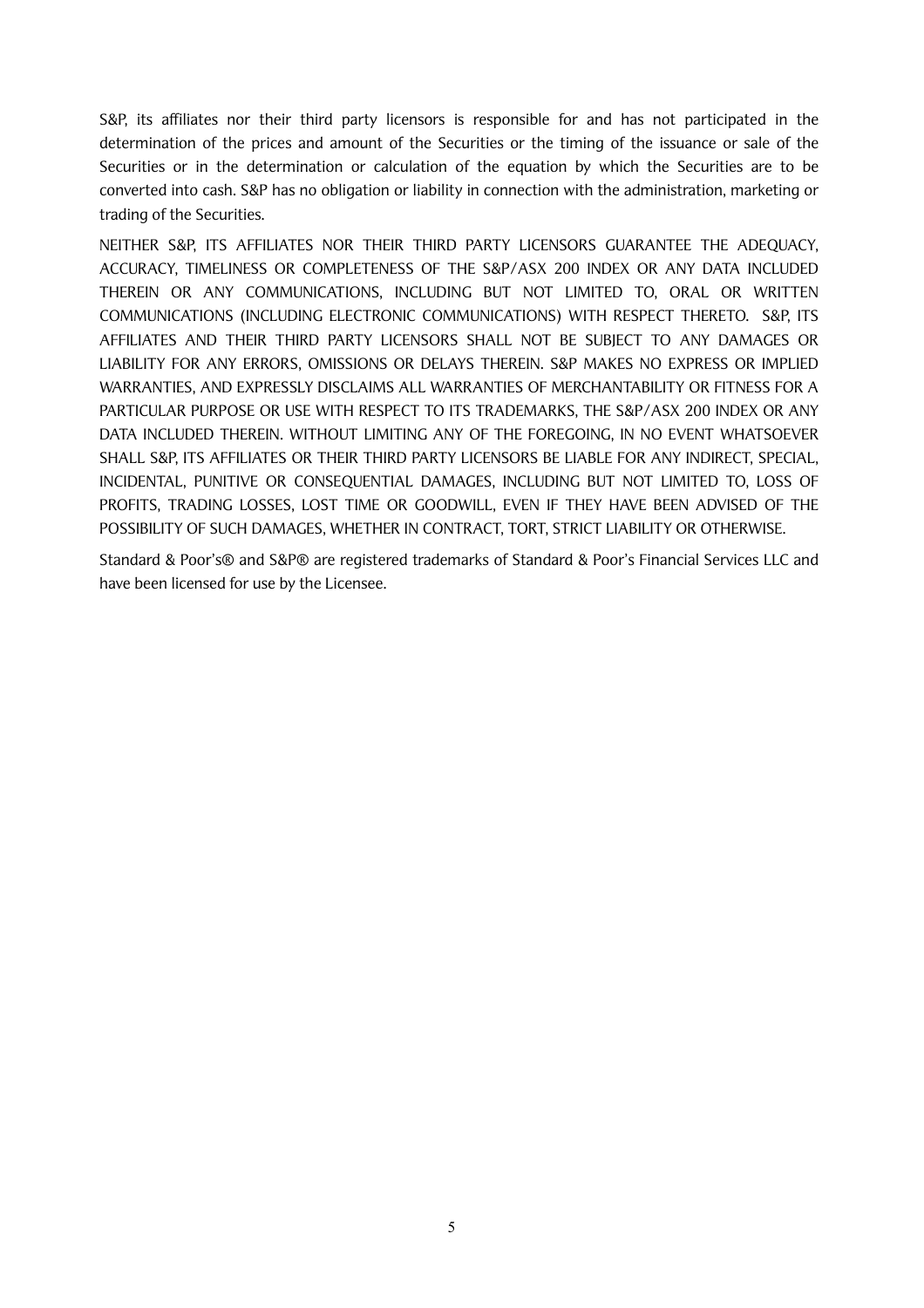## Part A

## **Terms and Conditions of the Securities**

The Securities shall have the following terms and conditions, which shall complete, modify and/or amend the Base Conditions and/or any applicable Relevant Annex(es) set out in the Base Prospectus dated 14 June 2012.

| Issuer:                     | <b>Barclays Bank PLC</b>                                           |
|-----------------------------|--------------------------------------------------------------------|
| Guarantor:                  | N/A                                                                |
| Manager:                    | <b>Barclays Bank PLC</b>                                           |
| <b>Determination Agent:</b> | <b>Barclays Bank PLC</b>                                           |
| Issue and Paying Agent:     | Svenska Handelsbanken AB (the "Swedish Issue and Paying<br>Agent") |
| <b>Stabilising Manager:</b> | N/A                                                                |
| Registrar:                  | N/A                                                                |
| Italian Securities Agent:   | N/A                                                                |
| <b>CREST Agent:</b>         | N/A                                                                |
| Paying Agents:              | N/A                                                                |
| Transfer Agent:             | N/A                                                                |
| Exchange Agent:             | N/A                                                                |
| <b>Additional Agents:</b>   | N/A                                                                |

THE SECURITIES HAVE NOT BEEN AND WILL NOT BE REGISTERED UNDER THE US SECURITIES ACT OF 1933, AS AMENDED (THE "SECURITIES ACT"). SUBJECT TO CERTAIN EXCEPTIONS, THE SECURITIES MAY NOT BE OFFERED OR SOLD WITHIN THE UNITED STATES OR TO, OR FOR THE ACCOUNT OR BENEFIT OF, US PERSONS (AS DEFINED IN REGULATION S UNDER THE SECURITIES ACT ("REGULATION S")). THESE FINAL TERMS HAVE BEEN PREPARED BY THE ISSUER FOR USE IN CONNECTION WITH THE OFFER AND SALE OF THE SECURITIES OUTSIDE THE UNITED STATES TO NON-US PERSONS IN RELIANCE ON REGULATION S AND FOR LISTING OF THE SECURITIES ON THE RELEVANT STOCK EXCHANGE, IF ANY, AS STATED HEREIN. FOR A DESCRIPTION OF THESE AND CERTAIN FURTHER RESTRICTIONS ON OFFERS AND SALES OF THE SECURITIES AND DISTRIBUTION OF THESE FINAL TERMS AND THE BASE PROSPECTUS, SEE "PURCHASE AND SALE" AND "CLEARANCE, SETTLEMENT AND TRANSFER RESTRICTIONS - TRANSFER RESTRICTIONS FOR REGISTERED SECURITIES" IN THE BASE PROSPECTUS.

EACH PURCHASER OF REGISTERED SECURITIES WILL BE DEEMED, BY ITS ACCEPTANCE OF PURCHASE OF ANY SUCH REGISTERED SECURITIES, TO HAVE MADE CERTAIN REPRESENTATIONS AND AGREEMENTS INTENDED TO RESTRICT THE RESALE OR OTHER TRANSFER OF SUCH REGISTERED SECURITIES AS SET OUT IN "CLEARANCE, SETTLEMENT AND TRANSFER **RESTRICTIONS - TRANSFER RESTRICTIONS FOR REGISTERED SECURITIES".**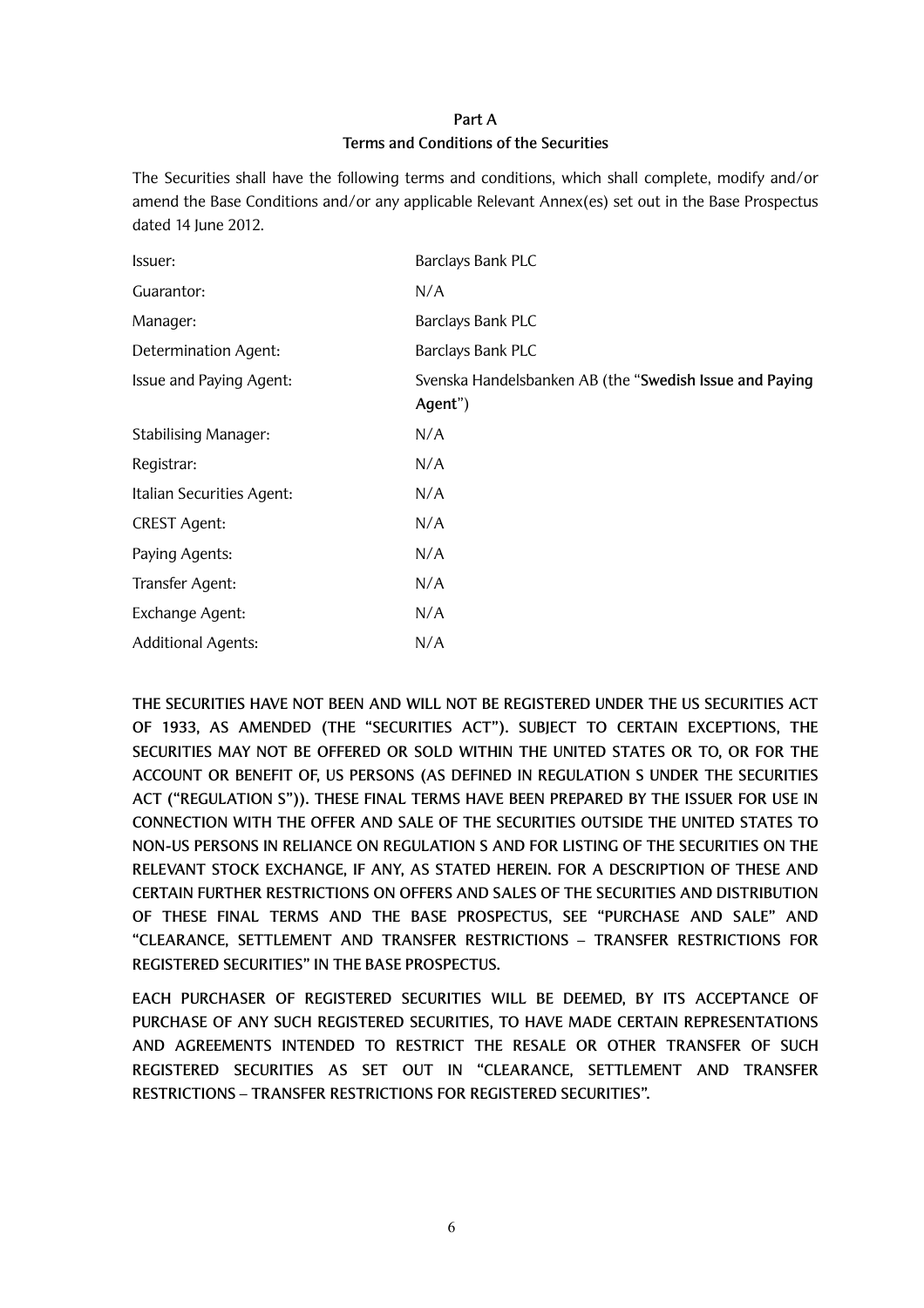THE SECURITIES HAVE NOT BEEN APPROVED OR DISAPPROVED BY THE US SECURITIES AND EXCHANGE COMMISSION, ANY STATE SECURITIES COMMISSION IN THE UNITED STATES OR ANY OTHER US REGULATORY AUTHORITY, AND NONE OF THE FOREGOING AUTHORITIES HAS PASSED UPON OR ENDORSED THE MERITS OF THE OFFERING OF SECURITIES OR THE ACCURACY OR THE ADEQUACY OF THESE FINAL TERMS OR THE BASE PROSPECTUS. ANY REPRESENTATION TO THE CONTRARY IS A CRIMINAL OFFENCE IN THE UNITED STATES.

These Securities are Swedish Registered Securities. Securityholders should refer to the provisions of the Swedish Securities Annex to the Base Prospectus which shall apply to the Securities.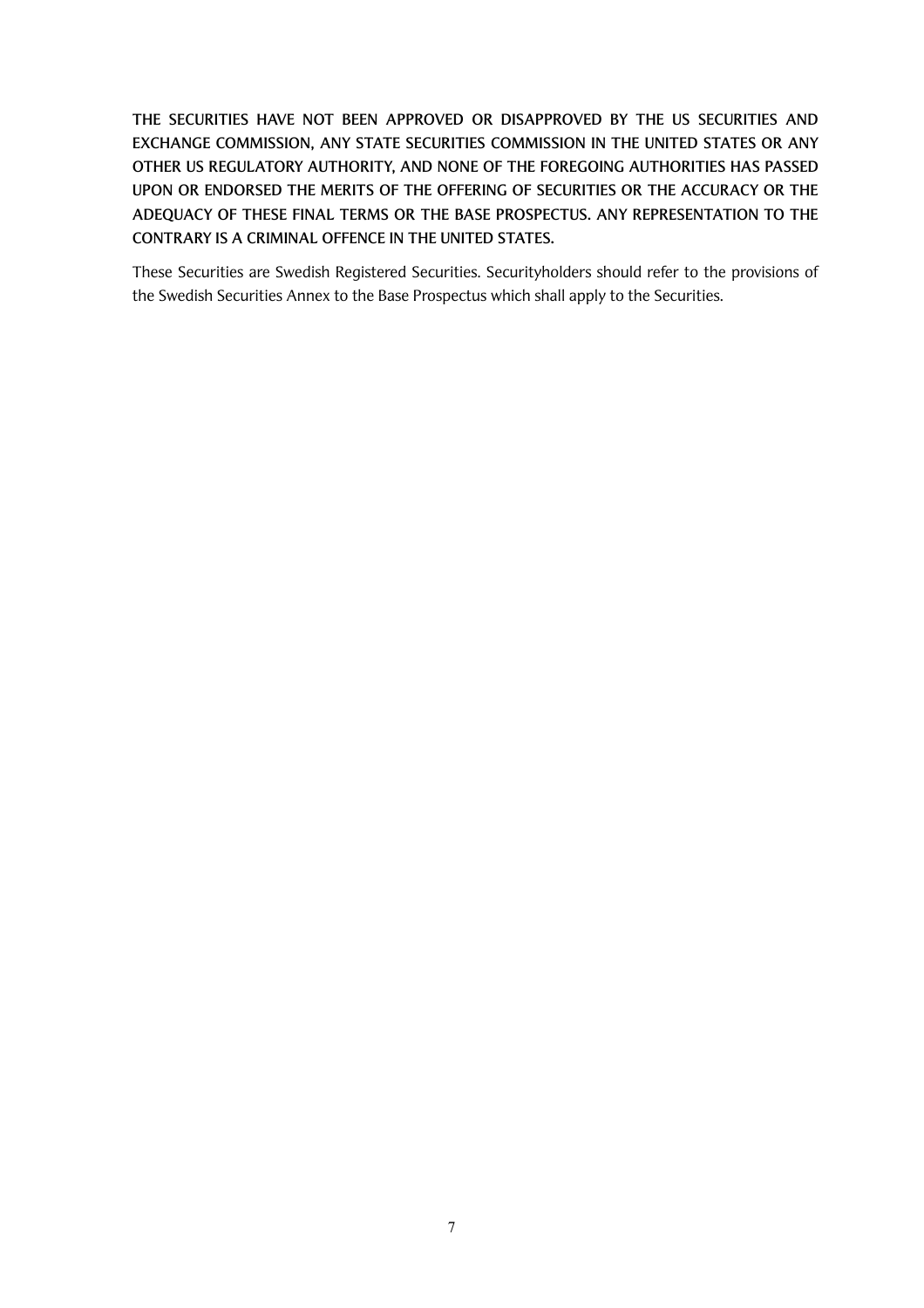| 1  | Series:                                                        | NX000107378                                                                                                                                                                                                                            |  |  |
|----|----------------------------------------------------------------|----------------------------------------------------------------------------------------------------------------------------------------------------------------------------------------------------------------------------------------|--|--|
| 2  | Currency:                                                      | Swedish Krona ("SEK")                                                                                                                                                                                                                  |  |  |
| 3  | Notes:                                                         | Applicable                                                                                                                                                                                                                             |  |  |
|    | (i) Aggregate Nominal Amount as at<br>the Issue Date:          | Up to SEK [500,000,000]                                                                                                                                                                                                                |  |  |
|    | (ii) Specified Denomination:                                   | SEK 10,000                                                                                                                                                                                                                             |  |  |
|    | (iii) Minimum Tradable Amount:                                 | N/A                                                                                                                                                                                                                                    |  |  |
|    | (iv) Calculation Amount as at the Issue                        | <b>Specified Denomination</b>                                                                                                                                                                                                          |  |  |
|    | Date:                                                          | For the purposes hereof, all references in the<br>Conditions to "Calculation Amount per Security" shall<br>be construed as references to "Calculation Amount" as<br>defined in these Final Terms.                                      |  |  |
|    | (v) Provision relating to<br>redenomination:                   | N/A                                                                                                                                                                                                                                    |  |  |
| 4  | Certificates:                                                  | N/A                                                                                                                                                                                                                                    |  |  |
| 5  | Form:                                                          |                                                                                                                                                                                                                                        |  |  |
|    | Global/Definitive/Uncertificated<br>(i)<br>and dematerialised: | Uncertificated<br>Dematerialised<br>Securities<br>in<br>dematerialised book-entry form in accordance with<br>the Swedish Financial Instruments Accounts Act<br>(1998:1479), as amended. Cleared and settled in<br>Euroclear Sweden AB. |  |  |
|    | (ii) NGN Form:                                                 | N/A                                                                                                                                                                                                                                    |  |  |
|    | (iii) Held under the NSS:                                      | N/A                                                                                                                                                                                                                                    |  |  |
|    | (iv) CGN Form:                                                 | N/A                                                                                                                                                                                                                                    |  |  |
|    | $(v)$ CDIs:                                                    | N/A                                                                                                                                                                                                                                    |  |  |
| 6  | Trade Date:                                                    | 7 November 2012                                                                                                                                                                                                                        |  |  |
| 7  | <b>Issue Date:</b>                                             | 21 November 2012                                                                                                                                                                                                                       |  |  |
| 8  | <b>Redemption Date:</b>                                        | The later of (i) 21 November 2017 and (ii) 10 Business<br>Days after the Final Valuation Date.                                                                                                                                         |  |  |
|    |                                                                | Where:                                                                                                                                                                                                                                 |  |  |
|    |                                                                | "Final Valuation Date" means 8 November 2017.                                                                                                                                                                                          |  |  |
| 9  | <b>Issue Price:</b>                                            | 100 per cent. of the Aggregate Nominal Amount                                                                                                                                                                                          |  |  |
| 10 | Relevant Stock Exchange:                                       | Nasdaq OMX Stockholm                                                                                                                                                                                                                   |  |  |
| 11 | The following Relevant Annex(es) shall                         | <b>Equity Linked Annex</b>                                                                                                                                                                                                             |  |  |
|    | apply to the Securities:                                       | <b>Swedish Securities Annex</b>                                                                                                                                                                                                        |  |  |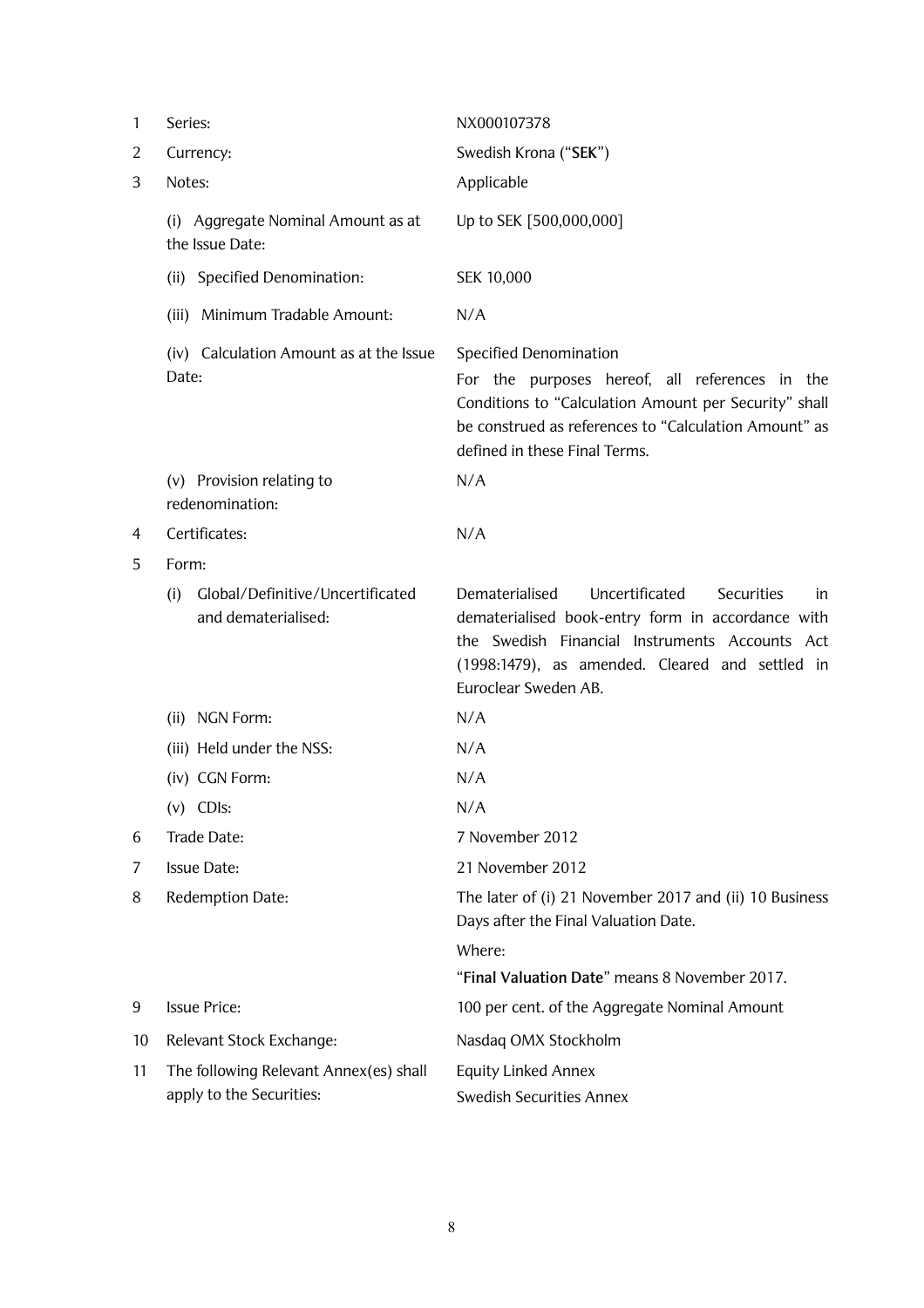| 12 | Interest:                                                                                                                                                                                     | N/A                                                                                             |
|----|-----------------------------------------------------------------------------------------------------------------------------------------------------------------------------------------------|-------------------------------------------------------------------------------------------------|
| 13 | Interest Amount:                                                                                                                                                                              | N/A                                                                                             |
| 14 | Interest Rate:                                                                                                                                                                                | N/A                                                                                             |
| 15 | Screen Rate Determination:                                                                                                                                                                    | N/A                                                                                             |
| 16 | ISDA Determination:                                                                                                                                                                           | N/A                                                                                             |
| 17 | Margin:                                                                                                                                                                                       | N/A                                                                                             |
| 18 | Minimum/Maximum Interest Rate:                                                                                                                                                                | N/A                                                                                             |
| 19 | Interest Commencement Date:                                                                                                                                                                   | N/A                                                                                             |
| 20 | <b>Interest Determination Date:</b>                                                                                                                                                           | N/A                                                                                             |
| 21 | <b>Interest Calculation Periods:</b>                                                                                                                                                          | N/A                                                                                             |
| 22 | Interest Payment Dates:                                                                                                                                                                       | N/A                                                                                             |
| 23 | Day Count Fraction:                                                                                                                                                                           | N/A                                                                                             |
| 24 | Fallback provisions, rounding provisions,<br>denominator and any other terms<br>relating to the method of calculating<br>interest, if different from those set out in<br>the Base Conditions: | N/A                                                                                             |
| 25 | Settlement Method:                                                                                                                                                                            | For the purposes of Condition 5.1 of the Base<br>Conditions:<br>Cash Settlement                 |
| 26 | Settlement Currency:                                                                                                                                                                          | <b>SEK</b>                                                                                      |
| 27 | Settlement Number:                                                                                                                                                                            | As defined in Condition 24 of the Base Conditions                                               |
| 28 | Terms relating to Cash Settled<br>Securities:                                                                                                                                                 |                                                                                                 |
|    | Final Cash Settlement Amount:<br>(i)                                                                                                                                                          | An amount in the Settlement Currency, payable on the<br>Redemption Date, calculated as follows: |
|    |                                                                                                                                                                                               | $\left( \begin{array}{ccc} 4 & \sqrt{N} \end{array} \right)$                                    |

Calculation Amount + Calculation Amount × Participation × FX Multiplier × MAX  $\left(\sum_{i=1}^{4} W_i x \left(\frac{INDEX_{FINAL}}{INDEX_{INITILL}}-1\right);$ 

Where: "CET" means Central European Time. "EUR" means Euro. "FX Multiplier" will be calculated as follows:

 $\left(\frac{\text{USDSEK}_{\text{FINAL}}}{\text{USDSEK}_{\text{INITIAL}}}\right)$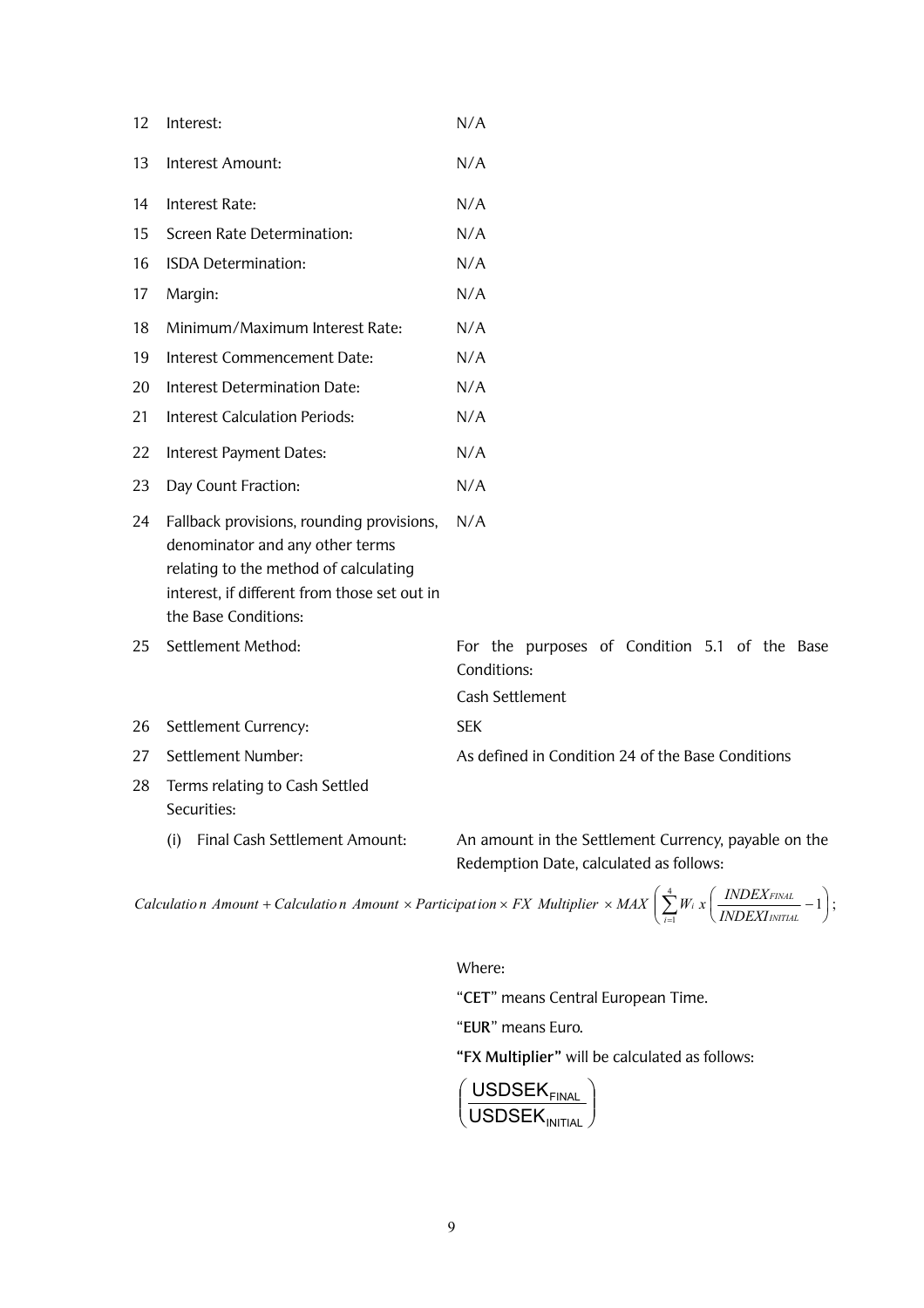"USDSEK<sub>FINAL</sub>" means the rate obtained by dividing the SEK per EUR currency rate by the USD per EUR currency rate (in accordance with the formula below). each such rate as quoted on Reuters page ECB 37 at 14:15 CET with 4 decimals on the Business Day following the Final Valuation Date (or if such rate does not appear on Reuters page ECB37 at 14:15 CET on such day then the rate will be determined by the Determination Agent in its sole discretion).

## $SEK\ per\ EUR_{\rm on\ the\ Business\ Day\ following\ the\ Final\ Valuation\ Date}$  $\overline{USD\ per\ EUR_{\text{on the Business Day} }}$  following the Final Valuation Date

"USDSEK<sub>INITIAL</sub>" means the rate obtained by dividing the SEK per EUR currency rate by the USD per EUR currency rate (in accordance with the formula below), each such rate as quoted on Reuters page ECB 37 at 14:15 CET with 4 decimals on the Business Day preceding the Strike Date (or if such rate does not appear on Reuters page ECB37 at 14:15 CET on such day then the rate will be determined by the Determination Agent in its sole discretion), being  $[TBD]$ .

# SEK per  $EUR_{\text{on the Business Day preceding the Strike Date}}$

 $HKDper$   $EUR_{\text{on the Business Day preceding the Strike Date}}$ 

"INDEX<sub>FINAL</sub>" means the arithmetic average of the Index Level of an Index<sub>i</sub> on each Averaging Date.

"INDEX<sub>INITIAL</sub>" means the Index Level of an Index<sub>i</sub> on the Strike Date.

"Participation" means [100] per cent. as determined by the Determination Agent on the Trade Date.

"Strike Date" means 8 November 2012.

"USD" means United States Dollar

- As defined in Condition 24 of the Base Conditions
- 29 Terms relating to Physically Delivered Securities:

(ii) Early Cash Settlement Amount:

(iii) Early Cash Redemption Date:

- 30 Nominal Call Event:  $N/A$
- 31 Call Option:
- 32 Put Option:  $N/A$

 $N/A$ 

 $N/A$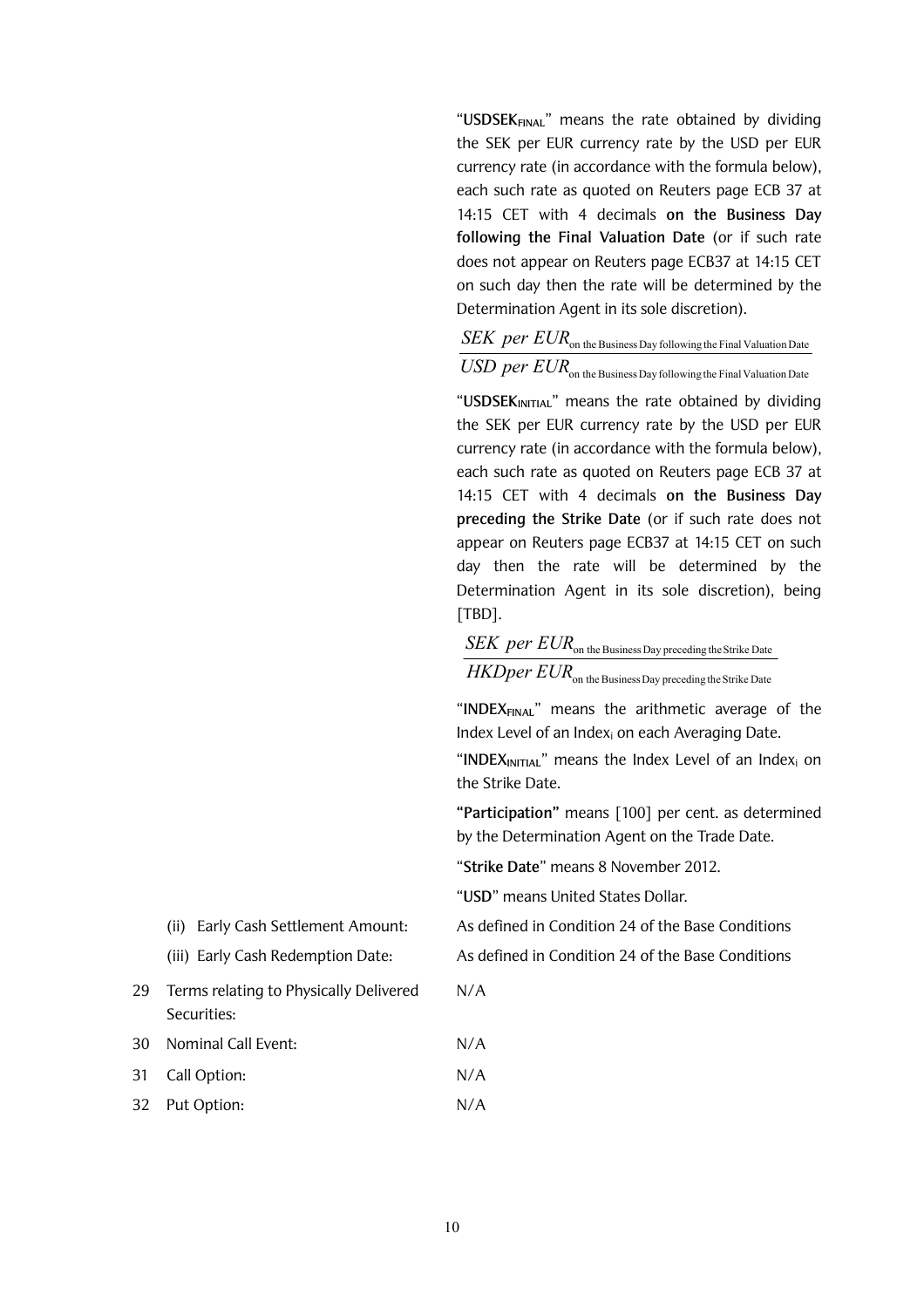| 33 | <b>Specified Early Redemption Event:</b>                                                                                                              |                                 |                                                     | N/A                                                                                                                                                                        |  |  |
|----|-------------------------------------------------------------------------------------------------------------------------------------------------------|---------------------------------|-----------------------------------------------------|----------------------------------------------------------------------------------------------------------------------------------------------------------------------------|--|--|
| 34 | Maximum and Minimum Redemption<br>Requirements:                                                                                                       |                                 |                                                     | N/A                                                                                                                                                                        |  |  |
| 35 | Additional Disruption Events in addition<br>to those specified in Condition 24 of the<br>Base Conditions and any applicable<br><b>Relevant Annex:</b> |                                 |                                                     |                                                                                                                                                                            |  |  |
|    | (i)                                                                                                                                                   |                                 |                                                     | Applicable                                                                                                                                                                 |  |  |
|    | (ii)                                                                                                                                                  |                                 | Affected Jurisdiction Increased<br>Cost of Hedging: | Applicable                                                                                                                                                                 |  |  |
|    | (iii)                                                                                                                                                 |                                 | Affected Jurisdiction:                              | Taiwan                                                                                                                                                                     |  |  |
|    | (iv)                                                                                                                                                  | Events:                         | Other Additional Disruption                         | N/A                                                                                                                                                                        |  |  |
|    | The following shall not<br>(v)<br>constitute Additional<br><b>Disruption Events:</b>                                                                  |                                 |                                                     | <b>Hedging Disruption</b><br>Increased Cost of Hedging                                                                                                                     |  |  |
| 36 |                                                                                                                                                       | <b>Share Linked Securities:</b> |                                                     | N/A                                                                                                                                                                        |  |  |
| 37 | Index Linked Securities (Equity indices<br>only):<br>(i)<br>Index/Indices (each a<br>"Reference Asset"):                                              |                                 |                                                     | Applicable                                                                                                                                                                 |  |  |
|    |                                                                                                                                                       |                                 |                                                     | A basket of 4 indices as set out in the Schedule ("each<br>an "Index <sub>i</sub> " and collectively "Basket of Indices")                                                  |  |  |
|    | <b>Future Price Valuation:</b><br>(ii)                                                                                                                |                                 |                                                     | N/A                                                                                                                                                                        |  |  |
|    | Exchange-traded Contract:<br>(iii)                                                                                                                    |                                 |                                                     | N/A                                                                                                                                                                        |  |  |
|    | (iv)                                                                                                                                                  | Exchange:                       |                                                     | In respect of each Index <sub>i</sub> , as set out in the Schedule                                                                                                         |  |  |
|    | Related Exchange:<br>(v)                                                                                                                              |                                 |                                                     | In respect of each Index <sub>i</sub> , as set out in the Schedule                                                                                                         |  |  |
|    | (vi)                                                                                                                                                  | <b>Exchange Rate:</b>           |                                                     | N/A                                                                                                                                                                        |  |  |
|    | (vii)<br>Weighting for each Reference<br>Asset comprising the Basket<br>of Reference Assets:                                                          |                                 |                                                     | In respect of each Index <sub>i</sub> , $W_i$ , which is a percentage as<br>set out in the Schedule                                                                        |  |  |
|    | (viii)<br>Index Level of each Reference<br>Asset:                                                                                                     |                                 |                                                     | In respect of each Index <sub>i</sub> the level of the applicable<br>Index <sub>i</sub> at the Valuation Time on any Scheduled Trading<br>Day (the "Index Level")          |  |  |
|    | <b>Valuation Date:</b><br>(ix)                                                                                                                        |                                 |                                                     | The Strike Date and the Final Valuation Date                                                                                                                               |  |  |
|    | <b>Valuation Time:</b><br>(x)                                                                                                                         |                                 |                                                     | As defined in the Equity Linked Annex                                                                                                                                      |  |  |
|    | (xi)<br>Averaging:                                                                                                                                    |                                 |                                                     | Applicable                                                                                                                                                                 |  |  |
|    |                                                                                                                                                       | (a)                             | <b>Averaging Dates:</b>                             | The 8 <sup>th</sup> calendar day of each month from and including<br>8 November 2016 up to and including the Final<br>Valuation Date (13 Averaging Dates in total, each an |  |  |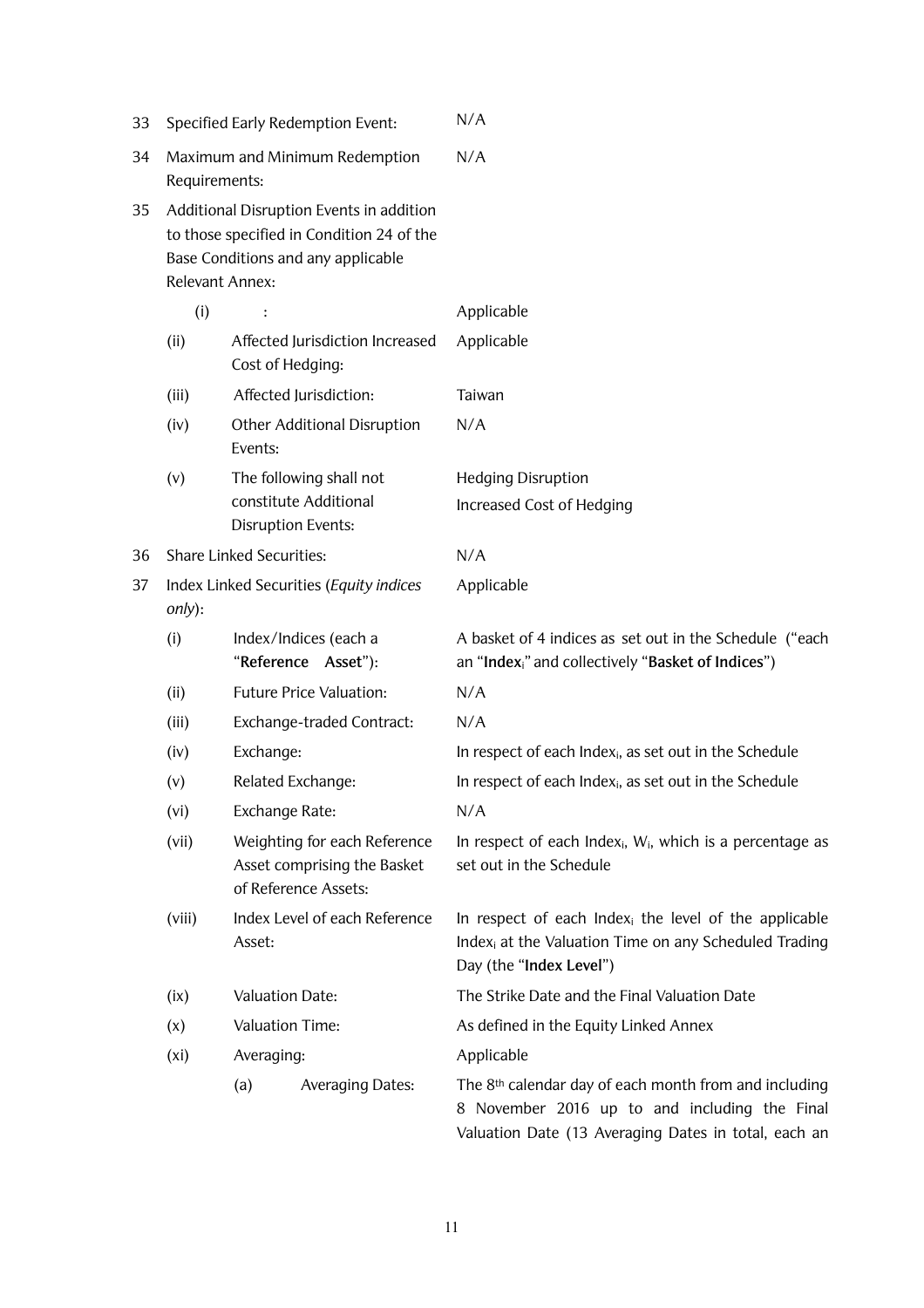|    |                                                                                                       |                                  |                                                                                     | "Averaging Date")     |
|----|-------------------------------------------------------------------------------------------------------|----------------------------------|-------------------------------------------------------------------------------------|-----------------------|
|    |                                                                                                       | (b)                              | Consequence of an<br><b>Averaging Date</b><br>being a Disrupted<br>Day:             | Modified Postponement |
|    | (xii)                                                                                                 | Securities:                      | Additional Disruption Event in<br>respect of Index Linked                           | N/A                   |
|    | (xiii)                                                                                                |                                  | FX Disruption Event:                                                                | Applicable            |
|    |                                                                                                       | (a)                              | <b>Specified Currency:</b>                                                          | Taiwanese Dollar      |
|    |                                                                                                       | (b)                              | Specified<br>lurisdiction:                                                          | Taiwan                |
|    | (xiv)                                                                                                 | Disruption Event:                | FX Inbound Valuation                                                                | N/A                   |
|    | (xv)                                                                                                  |                                  | <b>ODI Early Redemption Event:</b>                                                  | N/A                   |
|    | (xvi)                                                                                                 |                                  | FINI Early Redemption Event:                                                        | N/A                   |
|    | (xvii)                                                                                                | Expenses:                        | Local Jurisdiction Taxes and                                                        | N/A                   |
|    | (xviii)                                                                                               |                                  | Other adjustments:                                                                  | N/A                   |
| 38 |                                                                                                       | Inflation Linked Securities:     |                                                                                     | N/A                   |
| 39 |                                                                                                       | FX Linked Securities:            |                                                                                     | N/A                   |
| 40 |                                                                                                       | <b>Credit Linked Securities:</b> |                                                                                     | N/A                   |
| 41 |                                                                                                       |                                  | Commodity Linked Securities:                                                        | N/A                   |
| 42 | (a) Barclays Commodity Index Linked<br>Securities (Section 2 of the Barclays<br><i>Index Annex</i> ): |                                  | N/A                                                                                 |                       |
|    | (b)                                                                                                   |                                  | Barclays Equity Index Securities<br>(Section 3 of the Barclays Index Annex):        | N/A                   |
|    |                                                                                                       |                                  | (c) Barclays FX Index Linked Securities<br>(Section 4 of the Barclays Index Annex): | N/A                   |
|    | Index Annex):                                                                                         |                                  | (d) Barclays Interest Rate Index Linked<br>Securities (Section 5 of the Barclays    | N/A                   |
|    |                                                                                                       | <b>Barclays Index Annex):</b>    | (e) Barclays Emerging Market Index<br>Linked Securities (Section 6 of the           | N/A                   |
| 43 |                                                                                                       | <b>Bond Linked Securities:</b>   |                                                                                     | N/A                   |
| 44 |                                                                                                       | <b>Fund Linked Securities:</b>   |                                                                                     | N/A                   |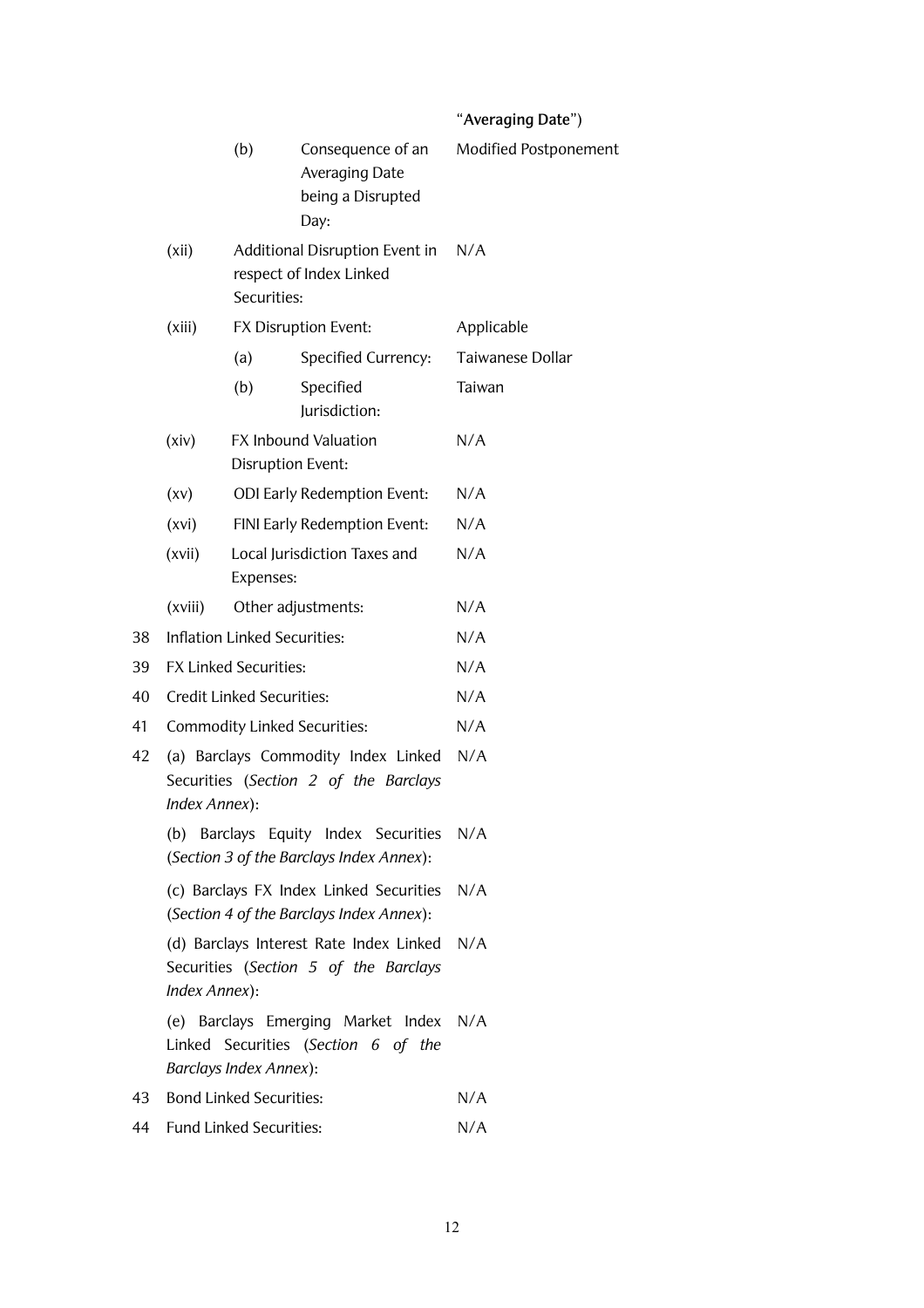- 45 Settlement in respect of VP Notes, APK Registered Securities, Dutch Securities, Swedish Registered Securities, VPS Registered Securities or Spanish Securities:
- 46 Additional provisions relating to Taxes N/A and Settlement Expenses:
- 47 **Business Day:**
- 48 Additional Business Centre(s):

49 Non-US Selling Restrictions:

Swedish Registered Securities may not provide for any form of settlement (including in respect of payment of interest) other than payment in cash.

As defined in Condition 24 of the Base Conditions

 $N/A$ 

Investors are bound by the selling restrictions of the relevant jurisdiction(s) in which the Securities are to be sold as set out in the Base Prospectus.

In addition to those described in the Base Prospectus, no action has been made or will be taken by the Issuer that would permit a public offering of the Securities or possession or distribution of any offering material in relation to the Securities in any jurisdiction (save for Sweden - the "Public Offer Jurisdiction") where action for that purpose is required. Each purchaser or distributor of the Securities represents and agrees that it will not purchase, offer, sell, re-sell or deliver the Securities or, have in its possession or distribute, the Base Prospectus, any other offering material or these Final Terms, in any jurisdiction except in compliance with the applicable laws and regulations of such jurisdiction and in a manner that will not impose any obligation on the Issuer or the Manager (as the case may be) and the Determination Agent.

| 50  | Applicable TEFRA exemption:                                                                       |                                   |  |  |     | N/A                       |  |
|-----|---------------------------------------------------------------------------------------------------|-----------------------------------|--|--|-----|---------------------------|--|
| 51  | <b>Business Day Convention:</b>                                                                   |                                   |  |  |     | <b>Modified Following</b> |  |
| 52  |                                                                                                   | Relevant Clearing Systems:        |  |  |     | Euroclear Sweden AB       |  |
| 53  |                                                                                                   | If syndicated, names of Managers: |  |  |     | N/A                       |  |
| 54  | Details relating to Partly Paid<br>(a)<br>Securities:                                             |                                   |  |  |     | N/A                       |  |
|     | Details relating to Instalment<br>(b)<br>Notes:                                                   |                                   |  |  |     | N/A                       |  |
| 55. | Relevant securities codes:<br>ISIN: SE0004810836                                                  |                                   |  |  |     |                           |  |
| 56  | <b>Modifications</b><br>the<br>Master<br>to<br>Subscription Agreement and/or Agency<br>Agreement: |                                   |  |  | N/A |                           |  |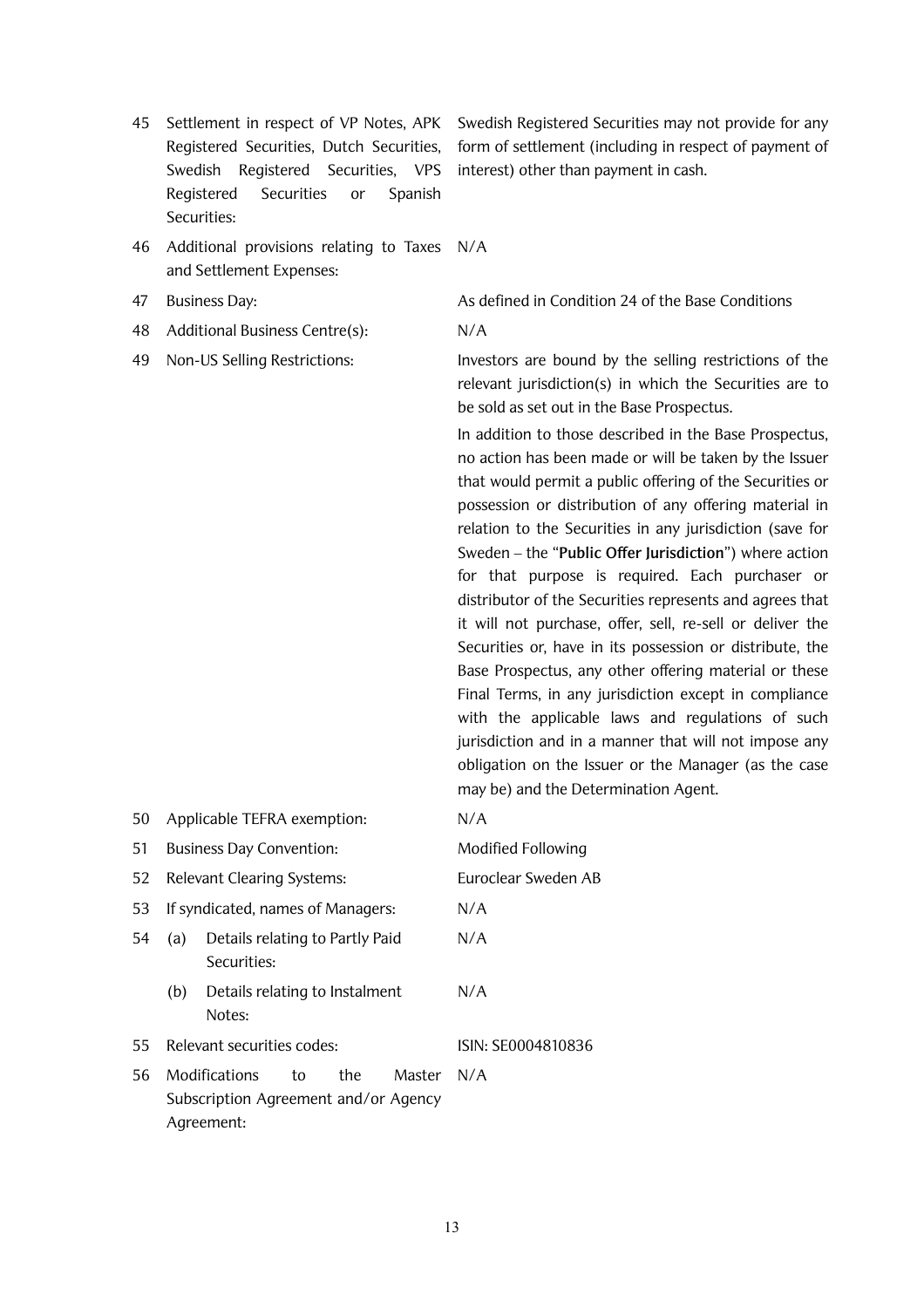57 Additional Conditions and/or N/A modification to the Conditions of the Securities: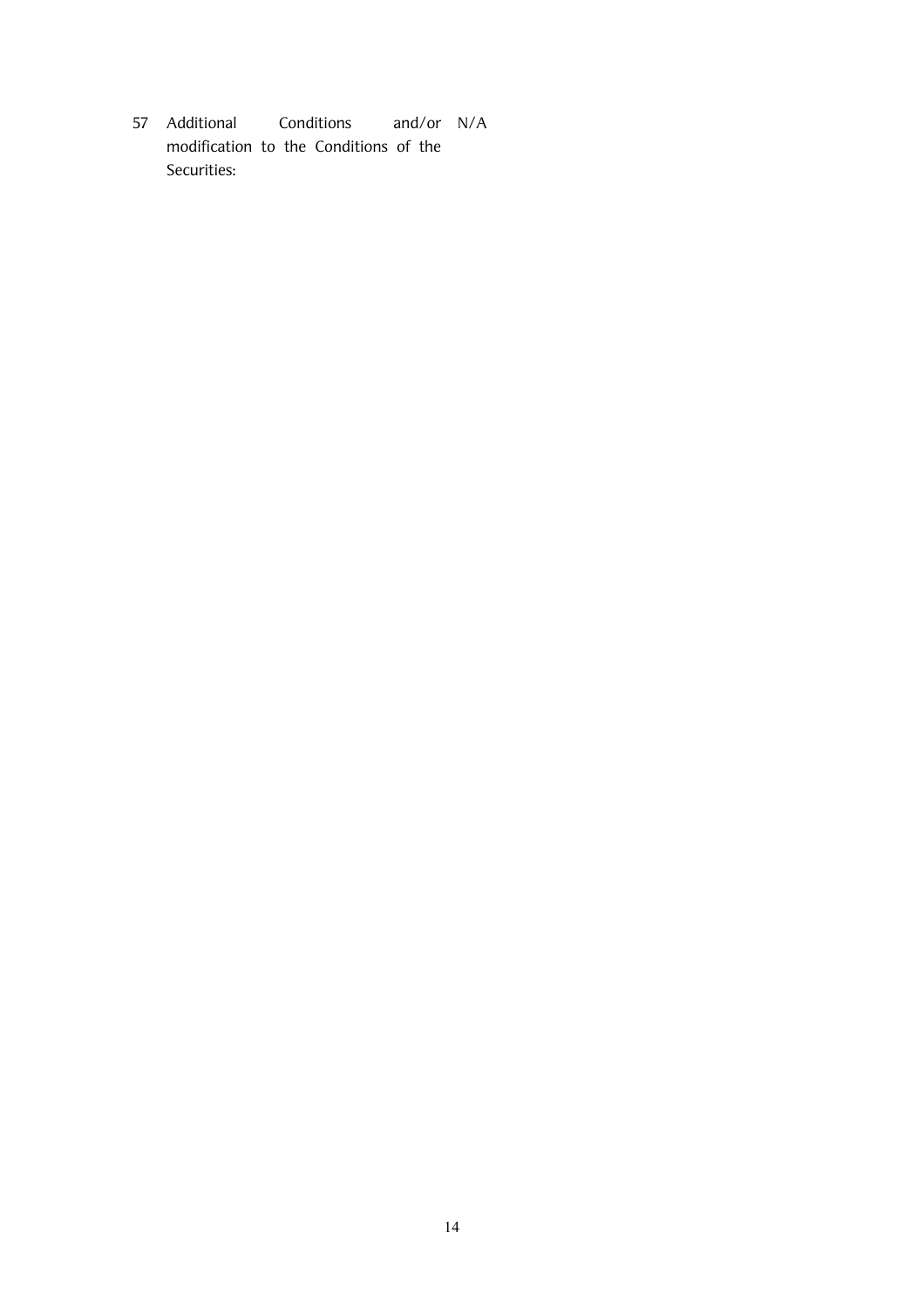## Part B **Other Information**

#### **Listing and Admission to Trading**  $\mathbf{1}$

| (i)   | Listing:                                                       | Stockholm                                                                                                                                                                             |
|-------|----------------------------------------------------------------|---------------------------------------------------------------------------------------------------------------------------------------------------------------------------------------|
| (ii)  | Admission to trading:                                          | Application is expected to be made by the Issuer<br>(or on its behalf) for the Securities to be<br>admitted to trading on the Nasdaq<br>OMX<br>Stockholm on or around the Issue Date. |
| (iii) | Estimate of total expenses related to<br>admission to trading: | N/A                                                                                                                                                                                   |

#### $\overline{2}$ Ratings

Ratings:

The Securities have not been individually rated.

#### **Notification**  $\overline{3}$

The Financial Services Authority has provided the Swedish Finansinspektionen with a certificate of approval attesting that the Base Prospectus has been drawn up in accordance with the Prospectus Directive.

#### Interests of Natural and Legal Persons involved in the Issue  $\overline{4}$

Save as discussed in "Purchase and Sale", so far as the Issuer is aware, no person involved in the offer of the Securities has an interest material to the offer.

#### Reasons for the Offer, Estimated Net Proceeds and Total Expenses  $5<sup>5</sup>$

| (i) | Reasons for the offer:          | General funding |
|-----|---------------------------------|-----------------|
|     | (ii) Estimated net proceeds:    | N/A             |
|     | (iii) Estimated total expenses: | N/A             |

#### Fixed Rate Securities Only - Yield  $6<sup>1</sup>$

 $N/A$ 

#### $\overline{7}$ Floating Rate Securities Only - Historic Interest Rates

 $N/A$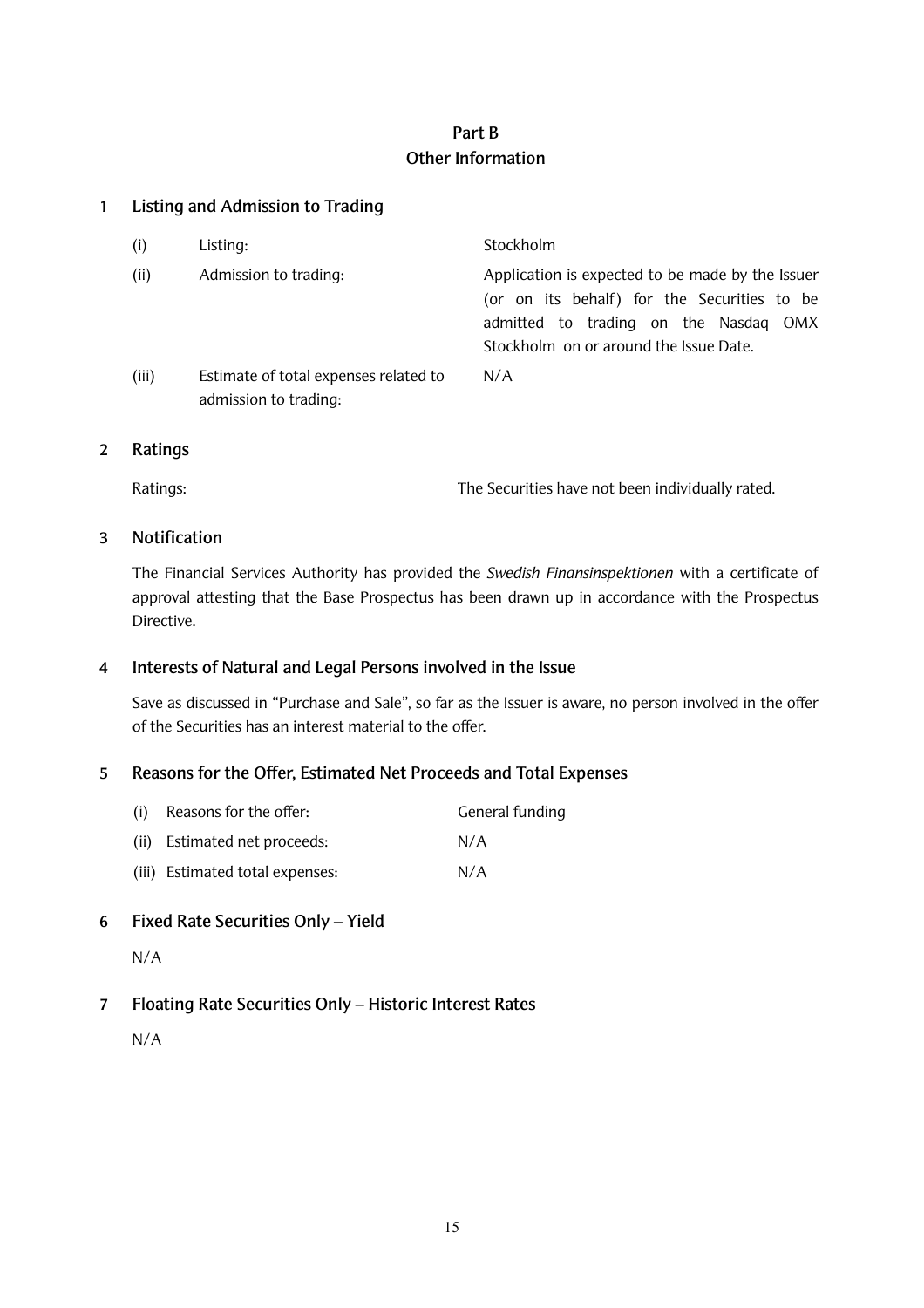## 8 Performance of Reference Asset(s) or Other Variable, Explanation of Effect on Value of Investment and Associated Risks and Other Information Concerning the Reference Asset(s) and/or Other Underlying

Past performance of each Index<sub>i</sub> can be obtained on the relevant Bloomberg Code as set out in the Schedule.

The Issuer does not intend to provide post-issuance information.

Investors should note that historical performance should not be taken as an indication of future performance.

#### Performance of Rates of Exchange and Explanation of Effect on Value of Investment 9

 $N/A$ 

## 10 Operational Information

| Any clearing system(s) other than Euroclear                                                        | Swedish Central Securities Depository & Clearing |  |  |  |
|----------------------------------------------------------------------------------------------------|--------------------------------------------------|--|--|--|
| Bank S.A./N.V. and Clearstream Banking,<br>(Euroclear<br>Sweden)<br>Organisation<br>identification |                                                  |  |  |  |
| société anonyme (together with their                                                               | number: 556112-8074.                             |  |  |  |
| addresses) and the relevant identification                                                         |                                                  |  |  |  |
| number(s):                                                                                         |                                                  |  |  |  |
| Delivery:                                                                                          | Delivery against payment                         |  |  |  |
| Names and addresses of additional Paying                                                           | Svenska Handelsbanken AB (publ)                  |  |  |  |
| Agents $(s)$ (if any):                                                                             | Blasieholmstorg12                                |  |  |  |
|                                                                                                    | SE-106 70 Stockholm                              |  |  |  |
|                                                                                                    | Sweden                                           |  |  |  |
| Intended to be held in a manner which would<br>allow Eurosystem eligibility:                       | No.                                              |  |  |  |

## 11 Offer Information

(i) Offer Price:

SEK 10,000 per Security

## **Offer Period**

An offer of the Securities may be made by the Distributor other than pursuant to Article 3(2) of the Prospectus Directive in the Public Offer Jurisdiction during the period from and including 24 September 2012 to and including 2 November 2012 (the "Offer Period").

## **Third Party Fees**

The Issue Price includes a commission element shared with a third party, which will be no more than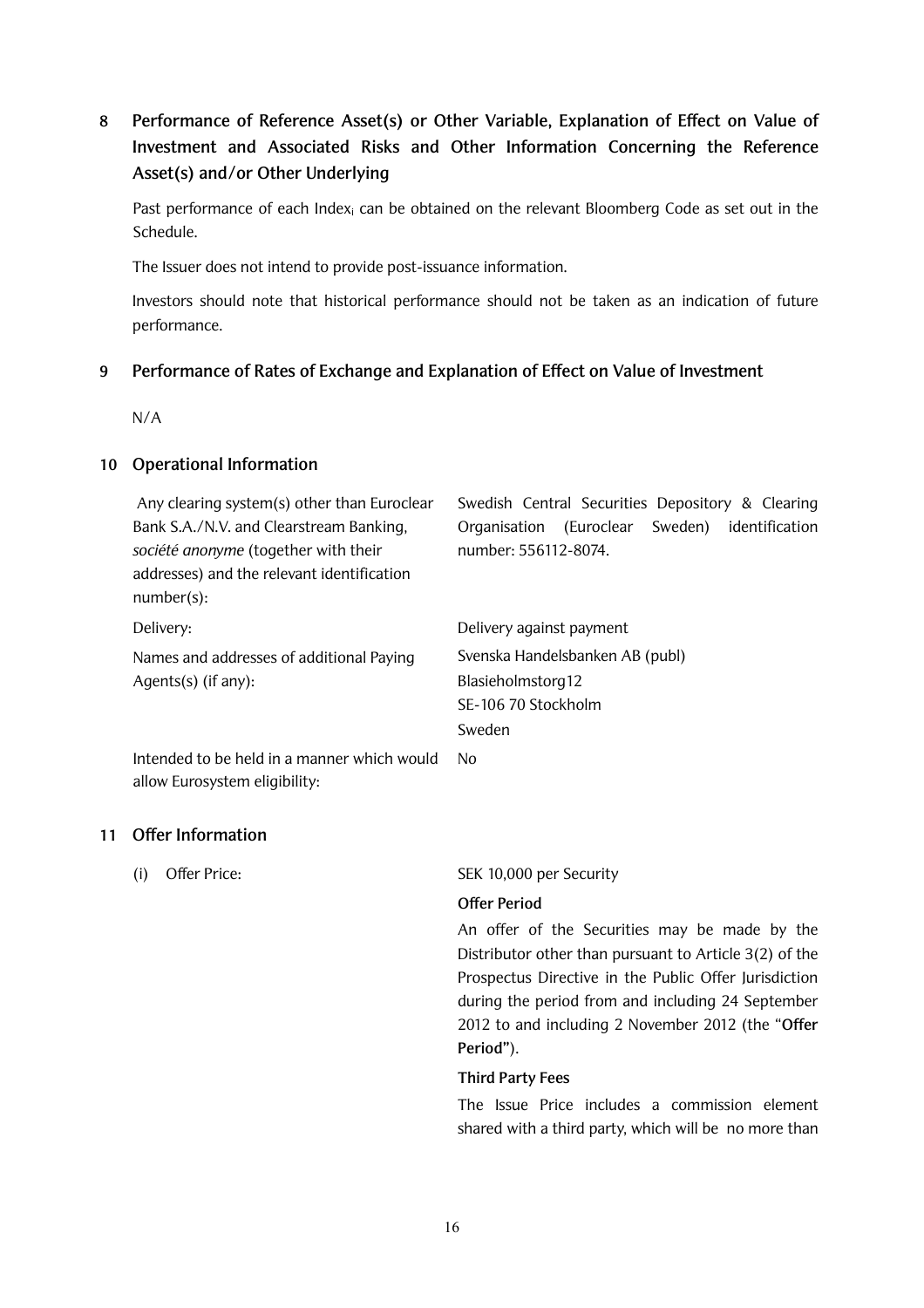(ii) Conditions to which the offer is subject:

1 per cent. of the Issue Price per annum. Purchasers of Securities should request details of any such distribution fee from the Distributor before purchase. Offers of the Securities made prior to the Issue Date are conditional on their issue. There is no preidentified allotment criteria. The Distributor will adopt allotment criteria that ensures equal treatment of prospective investors. All of the Securities requested through the Distributor during the Offer Period will be assigned up to the maximum amount of the offer. A prospective investor will, on the Issue Date, receive 100 per cent. of the amount of Securities allocated to it during the Offer Period.

The Issuer reserves the right to withdraw the offer of the Securities prior to the Issue Date, if, due to the market conditions on the Trade Date, it is not commercially viable for the Participation to be set at 80 per cent.

Following the withdrawal of the offer, if any application has been made by any potential investor, each such potential investor shall not be entitled to subscribe or otherwise acquire the Securities and any applications will be automatically cancelled and any purchase money will be refunded to the applicant by the Distributor in accordance with the Distributor's usual procedures.

- (iii) Description of the application process: Applications for the Securities can be made in the Public Offer Jurisdiction through the Distributor during the Offer Period. The Securities will be placed into the Public Offer Jurisdiction by the Distributor. Distribution will be in accordance with the Distributor's usual procedures and notified to investors by the Distributor.
- (iv) Details of the minimum and/or The minimum amount of application per investor will maximum amount of application: be SEK 10,000 in nominal amount of the Securities.
	- $N/A$
	- The total payment of the Offer Price of the Securities must occur on 2 November 2012 at the Distributor's office.
- 
- (v) Description of possibility to reduce subscriptions and manner for refunding excess amount paid by applicants:
- (vi) Details of method and time limits for paving up and delivering the Securities: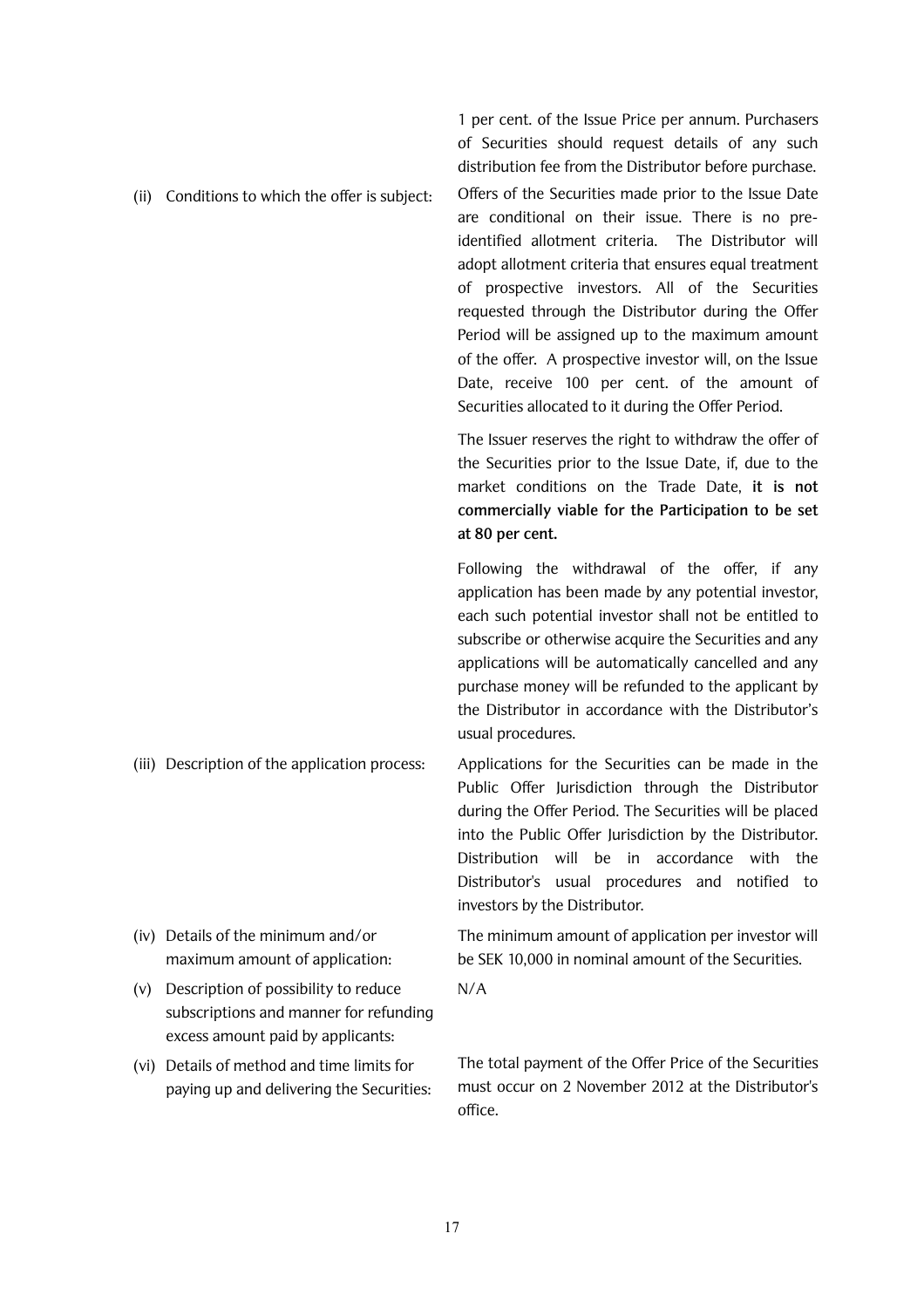(vii) Manner in and date on which results of the offer are to be made public:

- (viii) Procedure for exercise of any right of pre-emption, negotiability of subscription rights and treatment of subscription rights not exercised:
- (ix) Categories of prospective investors to which the Securities are offered and whether tranche(s) have been reserved for certain countries:
- (x) Process for notification to applicants of the amount allotted and indication whether dealing may begin before notification is made:
- (xi) Amount of any expenses and taxes specifically charged to the subscriber or purchaser:
- (xii) Name(s) and address(es), to the extent known to the Issuer, of the placers in the various countries where the offer takes place:

The Securities will be made available by the Distributor on a delivery after payment basis on or around the Issue Date. The Issuer estimates that the Securities will be delivered through the Distributor. subsequent to payment of the Offer Price, to prospective Securities holders in deposit accounts held, directly or indirectly, by the Distributor at Euroclear Sweden.

Results of the offer will be made public via the Distributor within 5 Business Days after the end of the Offer Period.

 $N/A$ 

Offers may be made through the Distributor in Sweden to any person. Offers (if any) in other EEA countries will only be made through the Distributor pursuant to an exemption from the obligation under the Prospectus Directive as implemented in such countries to publish a prospectus.

Applicants will be notified directly by the Distributor of the success of their application. No dealings in the Securities may take place prior to the Issue Date.

Apart from the Offer Price, the Issuer is not aware of any expenses and taxes specifically charged to the subscriber or purchaser.

Prior to making any investment decision, investors should seek independent professional advice as they deem necessary.

Skandiabanken Aktiebolag (publ) (the "Distributor") Lindhagensgatan 86, SE-106 55 Stockholm Sweden